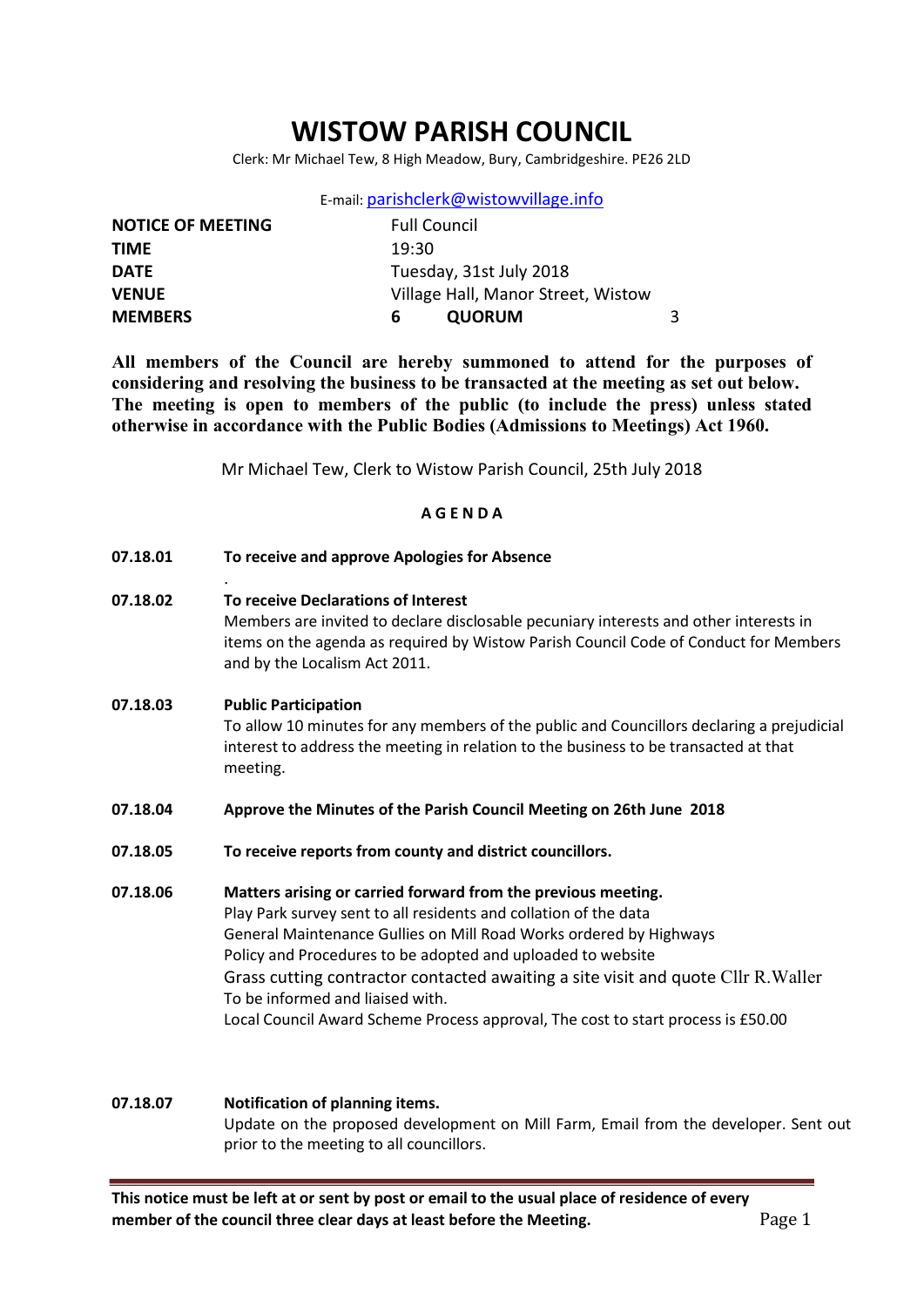#### 05.18.08 Finance To approve accounts for payment:  $31<sup>st</sup>$  July 2018

| <b>Date</b> | Ref. No. | Pavee             | <b>Description</b>       | Amount |
|-------------|----------|-------------------|--------------------------|--------|
| 31/07/2018  | 364      | CGM               | <b>Grass cutting</b>     | 487.20 |
| 31/07/2018  | 365      | <b>Capalc</b>     | <b>Chairman Training</b> | 75.00  |
| 31/07/2018  | 366      | <b>Cambs Acre</b> | <b>Subs Renewal</b>      | 55.50  |
| 31/07/2018  | 367      | <b>Mr Tew</b>     | <b>Clerks Wages</b>      | 296.00 |

To note income received: Members to note Remittance received from CCC Grass Cutting.

| Date       | Ref. No.                | Pavee           | <b>Description</b>   | Amount |
|------------|-------------------------|-----------------|----------------------|--------|
| 11/07/2018 |                         | <b>CCC</b>      | <b>Grass Cutting</b> | 474.33 |
| 04/06/2018 | <b>Business Account</b> | <b>Barclays</b> | <b>Interest</b>      | 7.88   |

#### 07.18.09 Traffic, Highways & Road Safety.

Potholes Being repaired throughout the village, reporting of potholes to be submitted via the fault reporting on CCC Website Gullies on Mill Road works ordered 12 week timeframe

#### 07.18.10 Village Maintenance

Resident's enquiry in to moving a Grit Bin awaiting a reply from officer. Email received from resident ref the turret clock, Wistow church.

#### 07.18.11 Policing Matters:

There are no Crimes reported for Wistow Village this week

#### 07.18.12 Correspondence and Communications

- 07.18.12.1 Community Engagement strategy
- 07.18.12.2 Parish Council Yearly Plan
- 07.18.12.3 Ecops messengers also posted to PC Facebook Page
- 07.18.12.4 Update to spreadsheet on Finances

## 07.18.13 To receive verbal reports from Parish Councillors on matters arising from their portfolio responsibilities.

| a)- Litter / Playpark | <b>Cllr MacInnes</b>      |
|-----------------------|---------------------------|
| b)- Countryside       | <b>Cllr Gregory</b>       |
| c)- Village Hall      | Cllr MacInnes/Cllr Leaton |
| d)-Website            | Cllr Carter / Clerk       |
| e)-Trees/Grass        | Cllr Waller               |
|                       |                           |